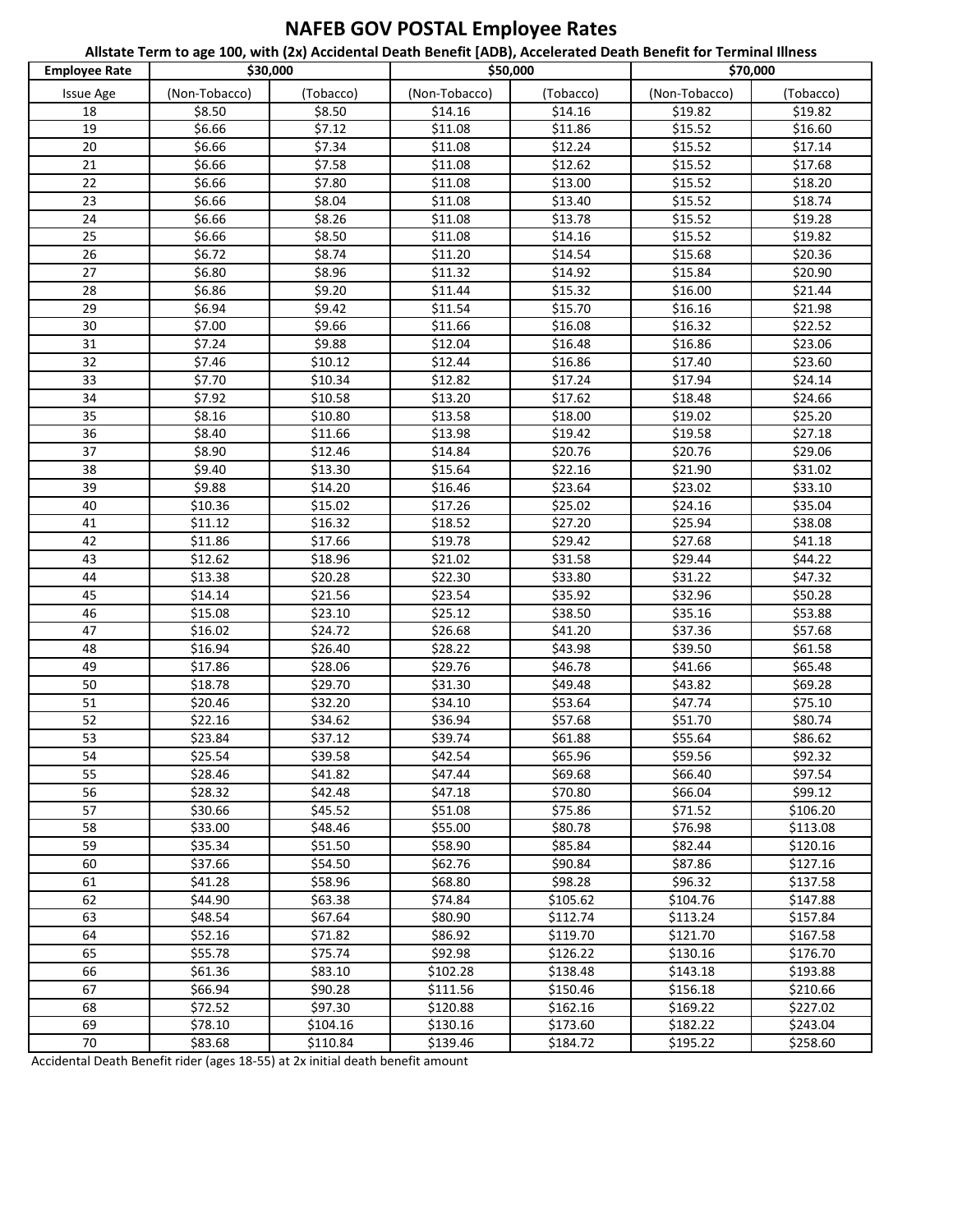## **Employee Rates with 10,000 Child Rider**

**Allstate Term to age 100, with (2x) Accidental Death Benefit [ADB), Accelerated Death Benefit for Terminal Illness, and \$10,000 Children's Term to Age 25 [CTR]**

| Children's Term to Age 25 [CTR] |               |                    |                      |                      |               |           |  |
|---------------------------------|---------------|--------------------|----------------------|----------------------|---------------|-----------|--|
| <b>Employee Rate</b>            | \$30,000      |                    | \$50,000             |                      | \$70,000      |           |  |
| <b>Issue Age</b>                | (Non-Tobacco) | (Tobacco)          | (Non-Tobacco)        | (Tobacco)            | (Non-Tobacco) | (Tobacco) |  |
| 18                              | \$10.60       | \$10.60            | \$16.26              | \$16.26              | \$21.92       | \$21.92   |  |
| 19                              | \$8.76        | \$9.22             | \$13.18              | \$13.96              | \$17.62       | \$18.70   |  |
| 20                              | \$8.76        | \$9.44             | \$13.18              | \$14.34              | \$17.62       | \$19.24   |  |
| 21                              | \$8.76        | \$9.68             | \$13.18              | \$14.72              | \$17.62       | \$19.78   |  |
| 22                              | \$8.76        | \$9.90             | \$13.18              | \$15.10              | \$17.62       | \$20.30   |  |
| 23                              | \$8.76        | \$10.14            | \$13.18              | \$15.50              | \$17.62       | \$20.84   |  |
| 24                              | \$8.76        | \$10.36            | \$13.18              | \$15.88              | \$17.62       | \$21.38   |  |
| 25                              | \$8.76        | \$10.60            | \$13.18              | \$16.26              | \$17.62       | \$21.92   |  |
| 26                              | \$8.82        | \$10.84            | \$13.30              | \$16.64              | \$17.78       | \$22.46   |  |
| 27                              | \$8.90        | \$11.06            | \$13.42              | \$17.02              | \$17.94       | \$23.00   |  |
| 28                              | \$8.96        | \$11.30            | \$13.54              | \$17.42              | \$18.10       | \$23.54   |  |
| 29                              | \$9.04        | \$11.52            | \$13.64              | \$17.80              | \$18.26       | \$24.08   |  |
| 30                              | \$9.10        | \$11.76            | \$13.76              | \$18.18              | \$18.42       | \$24.62   |  |
| $\overline{31}$                 | \$9.34        | \$11.98            | \$14.14              | \$18.58              | \$18.96       | \$25.16   |  |
| 32                              | \$9.56        | \$12.22            | \$14.54              | \$18.96              | \$19.50       | \$25.70   |  |
| 33                              | \$9.80        | \$12.44            | \$14.92              | \$19.34              | \$20.04       | \$26.24   |  |
| 34                              | \$10.02       | \$12.68            | \$15.30              | \$19.72              | \$20.58       | \$26.76   |  |
| 35                              | \$10.26       | \$12.90            | \$15.68              | \$20.10              | \$21.12       | \$27.30   |  |
| 36                              | \$10.50       | \$13.76            | \$16.08              | \$21.52              | \$21.68       | \$29.28   |  |
| 37                              | \$11.00       | \$14.56            | \$16.94              | \$22.86              | \$22.86       | \$31.16   |  |
| 38                              | \$11.50       | \$15.40            | \$17.74              | \$24.26              | \$24.00       | \$33.12   |  |
| 39                              | \$11.98       | \$16.30            | \$18.56              | \$25.74              | \$25.12       | \$35.20   |  |
| 40                              | \$12.46       | \$17.12            | \$19.36              | \$27.12              | \$26.26       | \$37.14   |  |
| 41                              | \$13.22       | \$18.42            | \$20.62              | \$29.30              | \$28.04       | \$40.18   |  |
| 42                              | \$13.96       | \$19.76            | \$21.88              | \$31.52              | \$29.78       | \$43.28   |  |
| 43                              | \$14.72       | \$21.06            | \$23.12              | \$33.68              | \$31.54       | \$46.32   |  |
| 44                              | \$15.48       | \$22.38            | \$24.40              | \$35.90              | \$33.32       | \$49.42   |  |
| 45                              | \$16.24       | \$23.66            | \$25.64              | \$38.02              | \$35.06       | \$52.38   |  |
| 46                              | \$17.18       | \$25.20            | \$27.22              | \$40.60              | \$37.26       | \$55.98   |  |
| 47                              | \$18.12       | \$26.82            | \$28.78              | \$43.30              | \$39.46       | \$59.78   |  |
| 48                              | \$19.04       | \$28.50            | \$30.32              | \$46.08              | \$41.60       | \$63.68   |  |
| 49                              | \$19.96       | \$30.16            | \$31.86              | \$48.88              | \$43.76       | \$67.58   |  |
| 50                              | \$20.88       | \$31.80            | \$33.40              | \$51.58              | \$45.92       | \$71.38   |  |
| 51                              | \$22.56       | \$34.30            | \$36.20              | \$55.74              | \$49.84       | \$77.20   |  |
| 52                              | \$24.26       | \$36.72            | \$39.04              | \$59.78              | \$53.80       | \$82.84   |  |
| 53                              | \$25.94       | \$39.22            | \$41.84              | \$63.98              | \$57.74       | \$88.72   |  |
| 54                              | \$27.64       | \$41.68            | \$44.64              | \$68.06              | \$61.66       | \$94.42   |  |
| 55                              | \$30.56       | \$43.92            | \$49.54              | \$71.78              | \$68.50       | \$99.64   |  |
| 56                              | \$30.42       | \$44.58            | \$49.28              | \$72.90              | \$68.14       | \$101.22  |  |
| 57                              | \$32.76       | \$47.62            | \$53.18              | \$77.96              | \$73.62       | \$108.30  |  |
| 58                              | \$35.10       | \$50.56            | \$57.10              | \$82.88              | \$79.08       | \$115.18  |  |
| 59                              | \$37.44       | \$53.60            | \$61.00              | \$87.94              | \$84.54       | \$122.26  |  |
| 60                              | \$39.76       | \$56.60            | \$64.86              | \$92.94              | \$89.96       | \$129.26  |  |
| 61                              | \$43.38       | \$61.06            | \$70.90              | \$100.38             | \$98.42       | \$139.68  |  |
| 62                              | \$47.00       | \$65.48            | \$76.94              | \$107.72             | \$106.86      | \$149.98  |  |
| 63                              | \$50.64       | \$69.74            | \$83.00              | \$114.84             | \$115.34      | \$159.94  |  |
| 64                              | \$54.26       | \$73.92            | \$89.02              | \$121.80             | \$123.80      | \$169.68  |  |
| 65                              | \$57.88       | \$77.84            | \$95.08              | \$128.32             | \$132.26      | \$178.80  |  |
| 66                              |               |                    |                      |                      | \$143.18      |           |  |
|                                 | \$61.36       | \$83.08            | \$102.28             | \$138.48             |               | \$193.88  |  |
| 67<br>68                        | \$66.94       | \$90.28<br>\$97.30 | \$111.56<br>\$120.88 | \$150.46<br>\$162.16 | \$156.18      | \$210.64  |  |
|                                 | \$72.52       |                    |                      |                      | \$169.22      | \$227.02  |  |
| 69                              | \$78.10       | \$104.16           | \$130.16             | \$173.60             | \$182.22      | \$243.04  |  |
| 70                              | \$83.68       | \$110.82           | \$139.46             | \$184.72             | \$195.22      | \$258.60  |  |

Accidental Death Benefit rider (ages 18-55) at 2x initial death benefit amount Only Employees Ages 18-65 can add the Children Rider.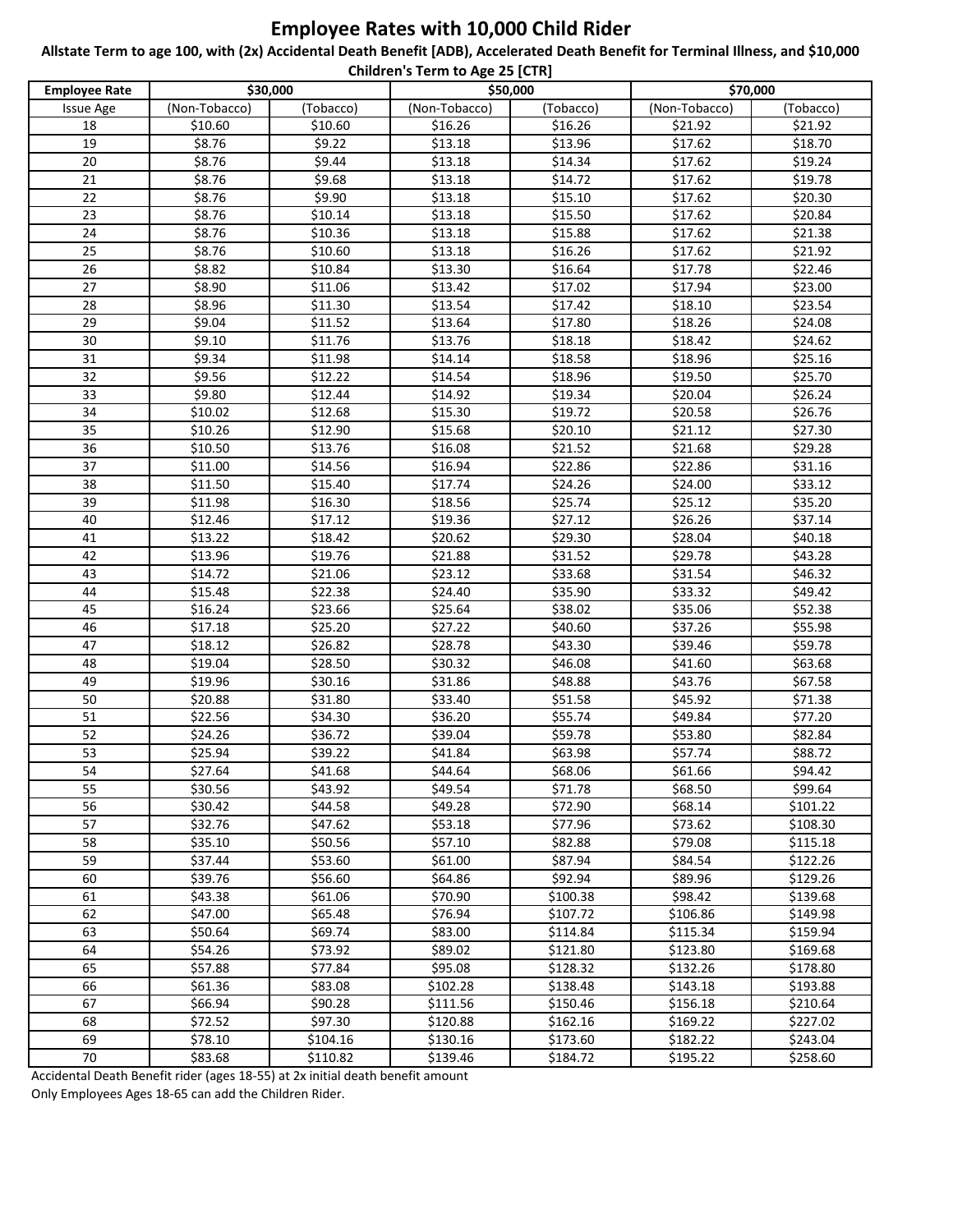## **Employee Rates with 20,000 Child Rider**

**Allstate Term to age 100, with (2x) Accidental Death Benefit [ADB), Accelerated Death Benefit for Terminal Illness, and \$20,000 Children's Term to Age 25 [CTR]**

| <b>Employee Rate</b> | Children's Term to Age 25 [CTK]<br>\$30,000<br>\$50,000 |           |               |           | \$70,000      |           |  |
|----------------------|---------------------------------------------------------|-----------|---------------|-----------|---------------|-----------|--|
| <b>Issue Age</b>     | (Non-Tobacco)                                           | (Tobacco) | (Non-Tobacco) | (Tobacco) | (Non-Tobacco) | (Tobacco) |  |
| 18                   | \$12.70                                                 | \$12.70   | \$18.36       | \$18.36   | \$24.02       | \$24.02   |  |
| 19                   | \$10.86                                                 | \$11.32   | \$15.28       | \$16.06   | \$19.72       | \$20.80   |  |
| 20                   | \$10.86                                                 | \$11.54   | \$15.28       | \$16.44   | \$19.72       | \$21.34   |  |
| 21                   | \$10.86                                                 | \$11.78   | \$15.28       | \$16.82   | \$19.72       | \$21.88   |  |
| 22                   | \$10.86                                                 | \$12.00   | \$15.28       | \$17.20   | \$19.72       | \$22.40   |  |
| 23                   | \$10.86                                                 | \$12.24   | \$15.28       | \$17.60   | \$19.72       | \$22.94   |  |
| 24                   | \$10.86                                                 | \$12.46   | \$15.28       | \$17.98   | \$19.72       | \$23.48   |  |
| 25                   | \$10.86                                                 | \$12.70   | \$15.28       | \$18.36   | \$19.72       | \$24.02   |  |
| 26                   | \$10.92                                                 | \$12.94   | \$15.40       | \$18.74   | \$19.88       | \$24.56   |  |
| 27                   | \$11.00                                                 | \$13.16   | \$15.52       | \$19.12   | \$20.04       | \$25.10   |  |
| 28                   | \$11.06                                                 | \$13.40   | \$15.64       | \$19.52   | \$20.20       | \$25.64   |  |
| 29                   | \$11.14                                                 | \$13.62   | \$15.74       | \$19.90   | \$20.36       | \$26.18   |  |
| 30                   | \$11.20                                                 | \$13.86   | \$15.86       | \$20.28   | \$20.52       | \$26.72   |  |
| 31                   | \$11.44                                                 | \$14.08   | \$16.24       | \$20.68   | \$21.06       | \$27.26   |  |
| 32                   | \$11.66                                                 | \$14.32   | \$16.64       | \$21.06   | \$21.60       | \$27.80   |  |
| 33                   | \$11.90                                                 | \$14.54   | \$17.02       | \$21.44   | \$22.14       | \$28.34   |  |
| 34                   | \$12.12                                                 | \$14.78   | \$17.40       | \$21.82   | \$22.68       | \$28.86   |  |
| 35                   | \$12.36                                                 | \$15.00   | \$17.78       | \$22.20   | \$23.22       | \$29.40   |  |
| 36                   | \$12.60                                                 | \$15.86   | \$18.18       | \$23.62   | \$23.78       | \$31.38   |  |
| 37                   | \$13.10                                                 | \$16.66   | \$19.04       | \$24.96   | \$24.96       | \$33.26   |  |
| 38                   | \$13.60                                                 | \$17.50   | \$19.84       | \$26.36   | \$26.10       | \$35.22   |  |
| 39                   | \$14.08                                                 | \$18.40   | \$20.66       | \$27.84   | \$27.22       | \$37.30   |  |
| 40                   | \$14.56                                                 | \$19.22   | \$21.46       | \$29.22   | \$28.36       | \$39.24   |  |
| 41                   | \$15.32                                                 | \$20.52   | \$22.72       | \$31.40   | \$30.14       | \$42.28   |  |
| 42                   | \$16.06                                                 | \$21.86   | \$23.98       | \$33.62   | \$31.88       | \$45.38   |  |
| 43                   | \$16.82                                                 | \$23.16   | \$25.22       | \$35.78   | \$33.64       | \$48.42   |  |
| 44                   | \$17.58                                                 | \$24.48   | \$26.50       | \$38.00   | \$35.42       | \$51.52   |  |
| 45                   | \$18.34                                                 | \$25.76   | \$27.74       | \$40.12   | \$37.16       | \$54.48   |  |
| 46                   | \$19.28                                                 | \$27.30   | \$29.32       | \$42.70   | \$39.36       | \$58.08   |  |
| 47                   | \$20.22                                                 | \$28.92   | \$30.88       | \$45.40   | \$41.56       | \$61.88   |  |
| 48                   | \$21.14                                                 | \$30.60   | \$32.42       | \$48.18   | \$43.70       | \$65.78   |  |
| 49                   | \$22.06                                                 | \$32.26   | \$33.96       | \$50.98   | \$45.86       | \$69.68   |  |
| 50                   | \$22.98                                                 | \$33.90   | \$35.50       | \$53.68   | \$48.02       | \$73.48   |  |
| 51                   | \$24.66                                                 | \$36.40   | \$38.30       | \$57.84   | \$51.94       | \$79.30   |  |
| 52                   | \$26.36                                                 | \$38.82   | \$41.14       | \$61.88   | \$55.90       | \$84.94   |  |
| 53                   | \$28.04                                                 | \$41.32   | \$43.94       | \$66.08   | \$59.84       | \$90.82   |  |
| $\overline{54}$      | \$29.74                                                 | \$43.78   | \$46.74       | \$70.16   | \$63.76       | \$96.52   |  |
| 55                   | \$32.66                                                 | \$46.02   | \$51.64       | \$73.88   | \$70.60       | \$101.74  |  |
| 56                   | \$32.52                                                 | \$46.68   | \$51.38       | \$75.00   | \$70.24       | \$103.32  |  |
| 57                   | \$34.86                                                 | \$49.72   | \$55.28       | \$80.06   | \$75.72       | \$110.40  |  |
| 58                   | \$37.20                                                 | \$52.66   | \$59.20       | \$84.98   | \$81.18       | \$117.28  |  |
| 59                   | \$39.54                                                 | \$55.70   | \$63.10       | \$90.04   | \$86.64       | \$124.36  |  |
| 60                   | \$41.86                                                 | \$58.70   | \$66.96       | \$95.04   | \$92.06       | \$131.36  |  |
| 61                   | \$45.48                                                 | \$63.16   | \$73.00       | \$102.48  | \$100.52      | \$141.78  |  |
| 62                   | \$49.10                                                 | \$67.58   | \$79.04       | \$109.82  | \$108.96      | \$152.08  |  |
| 63                   | \$52.74                                                 | \$71.84   | \$85.10       | \$116.94  | \$117.44      | \$162.04  |  |
| 64                   | \$56.36                                                 | \$76.02   | \$91.12       | \$123.90  | \$125.90      | \$171.78  |  |
| 65                   | \$59.98                                                 | \$79.94   | \$97.18       | \$130.42  | \$134.36      | \$180.90  |  |
| 66                   | \$61.36                                                 | \$83.10   | \$102.28      | \$138.48  | \$143.18      | \$193.88  |  |
| 67                   | \$66.94                                                 | \$90.28   | \$111.56      | \$150.46  | \$156.18      | \$210.66  |  |
| 68                   | \$72.52                                                 | \$97.30   | \$120.88      | \$162.16  | \$169.22      | \$227.02  |  |
| 69                   | \$78.10                                                 | \$104.16  | \$130.16      | \$173.60  | \$182.22      | \$243.04  |  |
| 70                   | \$83.68                                                 | \$110.84  | \$139.46      | \$184.72  | \$195.22      | \$258.60  |  |

Accidental Death Benefit rider (ages 18-55) at 2x initial death benefit amount Only Employees Ages 18-65 can add the Children Rider.